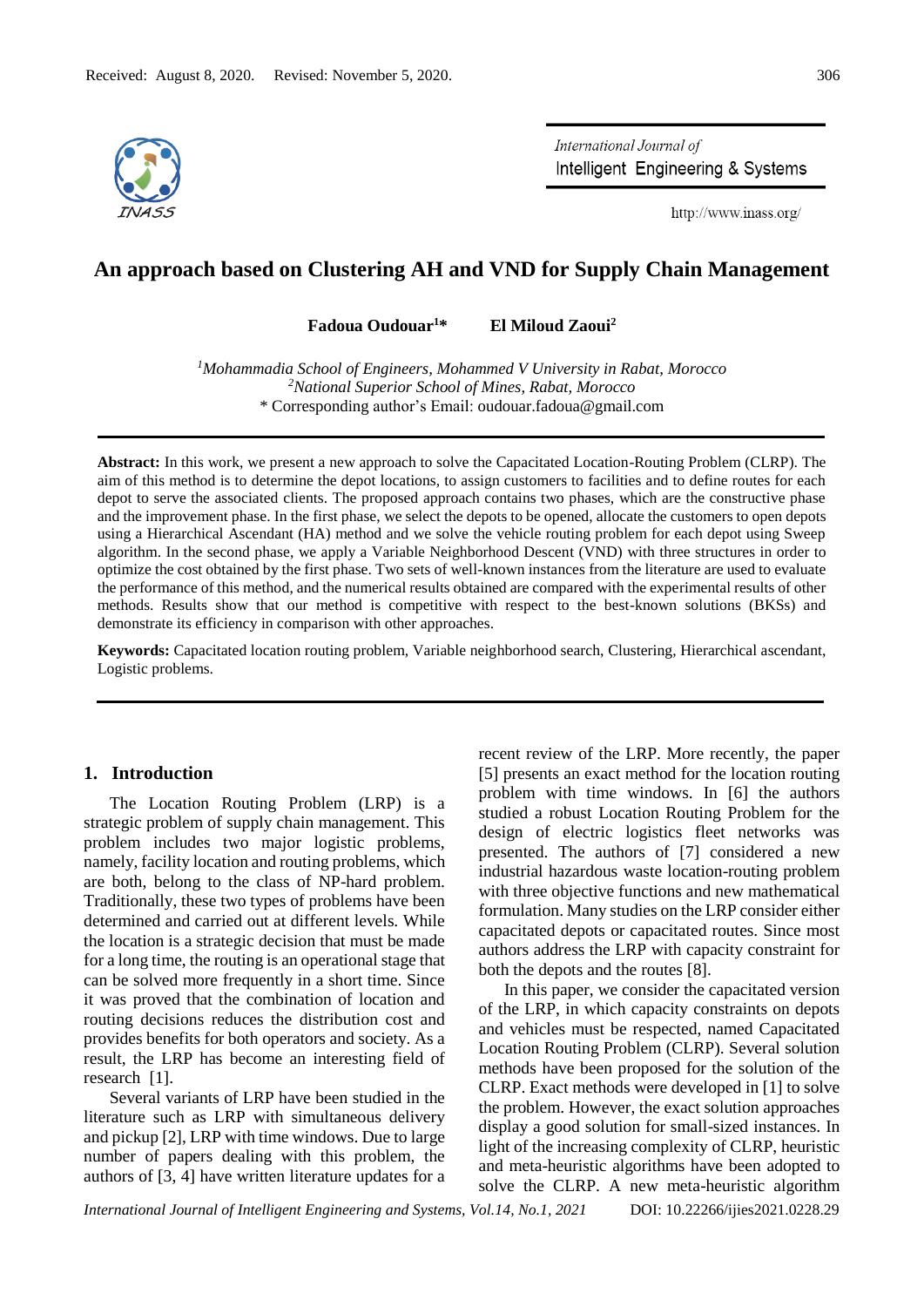based on two phases is proposed to solve the CLRP [9]. In addition, a Greedy Randomized Adaptive Search Procedure (GRASP) with a randomized version of the Clarke and Wright (CW) algorithm proposed in [14]. The same authors developed a new meta-heuristic called the Lagrangean Relaxation Granular Tabu Search (LRGTS) [7]. Many researchers use clustering methods to assign customers to depots, these technics create the clusters using similarity between the data [10].

The main contribution of this work is to combine three algorithms to solve the capacitated location routing problem with homogeneous fleet. We propose a framework based on HA to find the locations of the facilities and the assignments of the customers, a sweep algorithm to determine the routes for each facility and VND with three neighborhood structures to improve the routes. The goal of the proposed approach is to solve a facility location problem and a vehicle routing problem simultaneously without violating capacity constraints for both depots and vehicles.

This paper is organized as follows. The section 2 describe the related work. The description of the Capacitated Location Routing Problem and mathematical formulation are defined in Section 3. Section 4 presents the details of the proposed approach. Section 5 reports computational results on the benchmark instances from the literature. Finally, the last section contains the conclusion and future direction.

#### **2. Related work**

The Capacitated Location Routing Problem is a specific problem of LRP in which the capacity constraints must be respected for both depots and vehicles. This problem combines two well-known NP-hard problems: the Capacitated Facility Location Problem and the Vehicle Routing Problem (VRP). Due to the complexity of the problem, several methods have been developed to solve the CLRP that can be classified into two principal types: exact and approximate algorithms [11].

A branch-and-cut algorithm based on an integer formulation for solving this problem is presented in [16]. Moreover, the authors in [5] proposed a branchand-cut-and-price algorithm to solve the problem. This method consists in formulating the CLRP in a set-partitioning formulation. These exact methods are able to solve only limited to medium size instances. For this reason, the research has focused on many heuristics and hybrid methods and try to approach the best solution. A greedy randomized adaptive search procedure (GRASP) method was proposed in [12].

According to authors in [13], a similar method has been hybridized with evolutionary local search for CLRP. This method is the first hybrid approach combining the variable neighborhood search and integer-linear programming technique for solving the CLRP. In addition, a VNS combined with an evolutionary local search (ELS) method (VNS× ELS) was developed by [14]. This approach based on seven different neighborhood structures to improve the solution. The authors in [15] present a Multiple Ant Colony Optimization (MACO) methods. This algorithm adopts a nested mechanism with three hierarchical ant colony structure. A simulated annealing based algorithm was introduced in [16] and tested on three sets of well-known benchmark instances for solving the CLRP. The study in [13] present a new heuristic called Granular Variable Tabu Neighborhood Search. This method combines a Granular Tabu Search and a Variable Neighborhood Search algorithm. A hybrid genetic algorithm with a local search in the mutation phase presented in [17], [18].

## **3. Mathematical formulation for CLRP**

The capacitated Location Routing Problem can be defined on a complete, and undirected graph  $G =$  $(V, E)$  in which  $V = \{1, \dots, m + n\}$  is a set of nodes and E is the edge set. Vertices  $i = 1, ..., m$ correspond to the potential depot locations and vertices  $j = m + 1, ..., m + n$  correspond to the customers. Each potential depot  $i$  has a capacity  $w_i$ and an opening cost  $o_i$ . Each customer  $j$  has nonnegative demand  $d_j$  (which must be served by a depot). An unlimited set of homogeneous vehicles,

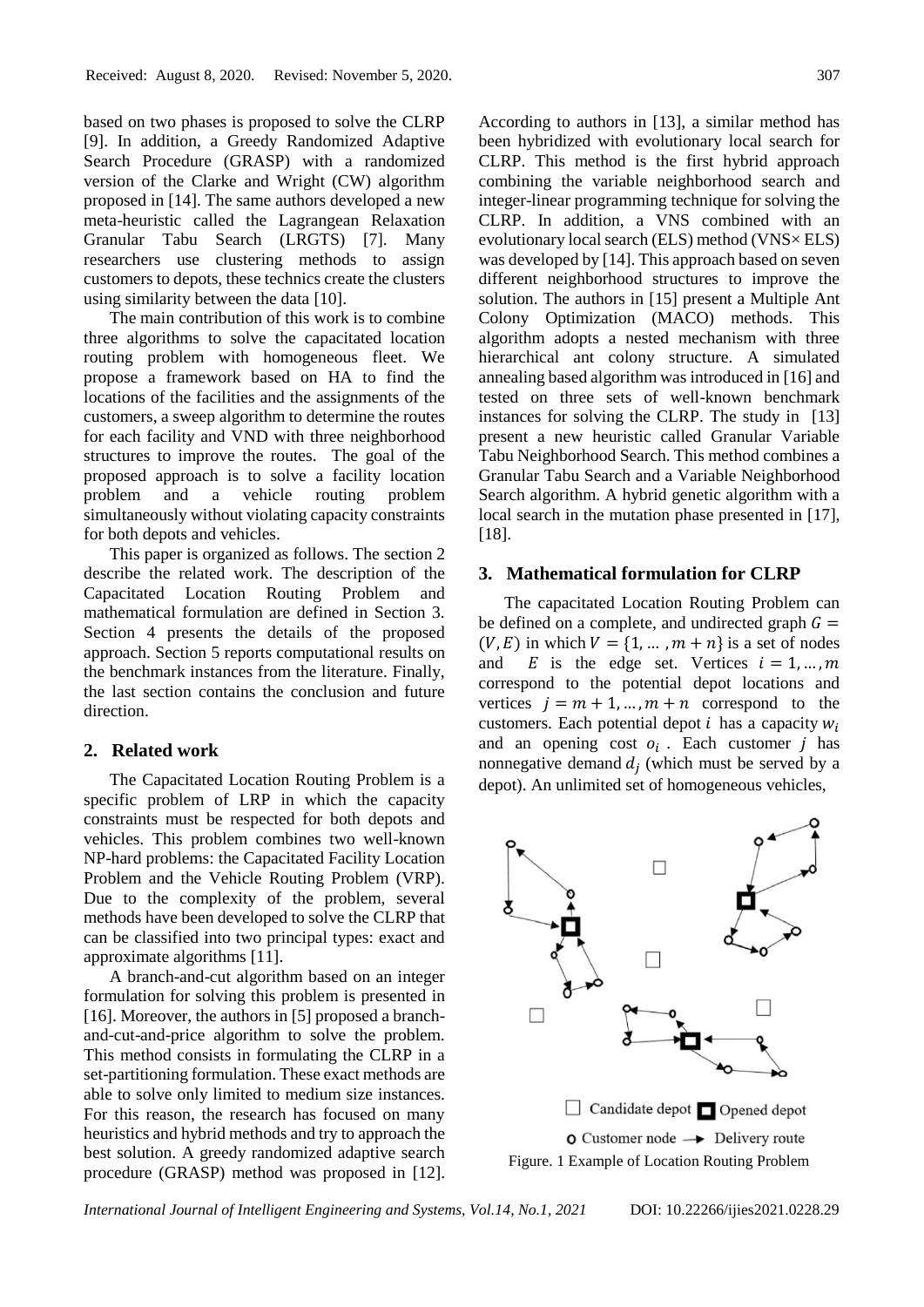each with capacity  $K$  and a nonnegative fixed cost  $F$ , is available at each depot. A traveling cost  $c_{ij}$  is associated with each edge( $i, j$ )  $\in E$ .

Fig. 1 represents an example of LRP with seven possible depot locations and 18 customers. Each customer is assigned to one open depot and served by an exactly one route.

A solution for the CLRP consists of finding the depots to be opened, and the routes to be constructed to serves the customers. Each route must begin and end at the same depot, the sum demand of each route must not exceed the vehicle capacity  $Q$ , and the global demand of customers assigned to a depot  $i$ must respect its capacity  $w_i$ . The objective function of the CLRP is to minimize the sum of the costs of the open depots, of the fixed costs associated with the used vehicles, and of the costs of the edges traveled by the routes. Define the depot variables  $y_i = 1$  if depot  $i$  is opened, and  $0$  otherwise. The edge variables  $x_{ij}^k$  are equal to 1 if vehicle k visits customer  $j$  immediately after customer  $i$ . Finally, variables  $f_{ij} = 1$  is a customer j is assigned to depot  $i$ . The mathematical model [19] is given by:

$$
\min z = \sum_{i \in I} O_i y_i + \sum_{i \in V} \sum_{j \in V} \sum_{k \in K} C_{ijk} x_{ijk} + \sum_{k \in K} \sum_{i \in I} \sum_{j \in J} F x_{ijk} (1)
$$

Subject to

$$
\sum_{k \in K} \sum_{i \in V} x_{ijk} = 1 \qquad \forall j \in J \tag{2}
$$

$$
\sum_{j \in J} \sum_{i \in V} d_j x_{ijk} \le Q \quad \forall k \in K \tag{3}
$$

 $\sum_{i\in V} x_{ijk} - \sum_{i\in V} x_{jik} = 0, \forall k \in K, \forall i \in V$  (4)

 $\sum_{i \in I} \sum_{j \in I} x_{ijk} \leq 1$   $\forall k \in K$  (5)

$$
\sum_{i \in S} \sum_{j \in S} x_{ijk} \le |S| - 1, \forall S \subseteq J, \forall k \in K \ (6)
$$

$$
\sum_{u \in J} x_{iuk} + \sum_{u \in V \setminus \{j\}} x_{ujk} \le 1 + f_{ij} \forall i \in I, \forall j \in J, \forall k \in K \quad (7)
$$

$$
\sum_{j\in J}d_jf_{ij}\leq W_i y_i \qquad \forall i\in I \qquad \qquad (8)
$$

$$
x_{ijk} \in \{0, 1\} \quad \forall i \in V, \ \forall j \in V, \ \forall k \in K \ (9)
$$

 $y_i \in \{0, 1\}$   $\forall i \in I$  (10)

$$
f_{ij} \in \{0, 1\} \qquad \forall i \in I, \forall j \in V \tag{11}
$$

In this formulation, the objective function (1) minimizes the total cost including depot opening and the traveling costs associated with the edges traversed by the routes.

Eq. (2) guarantee that each customer must be visited exactly once. Eqs. (3) and (8) are capacity constraints for both depots and vehicles. Eqs. (4) and (5) ensure the continuity of each route, and that each route starts and ends to the same depot. The elimination sub tour is ensured through inequalities Eq. (6). Eq. (7) provide that each cluster is assigned to exactly one depot. Finally, Eqs.  $(9)$  -  $(11)$  specify the binary variables used in the model.

### **4. Proposed approach for solving CLRP**

Two strong points are the basis of our work. The first one is the use of new methods to generate feasible solutions to solve CLRP. While the second is to improve this one using a local search method. A solution of this problem consists of determining the depot to be opened, the customer to be assigned to each open depot, and the vehicle routes to be performed to serve all customers. For this reason, our method consists of two major phases: Construction phase and improvement phase. The Fig. 2 summarizes the steps of the proposed approach (named Hierarchical Ascendant and Variable Neighbourhood Descent, HA+VND).



Figure. 2 Proposed framework HA+VND to solve CLRP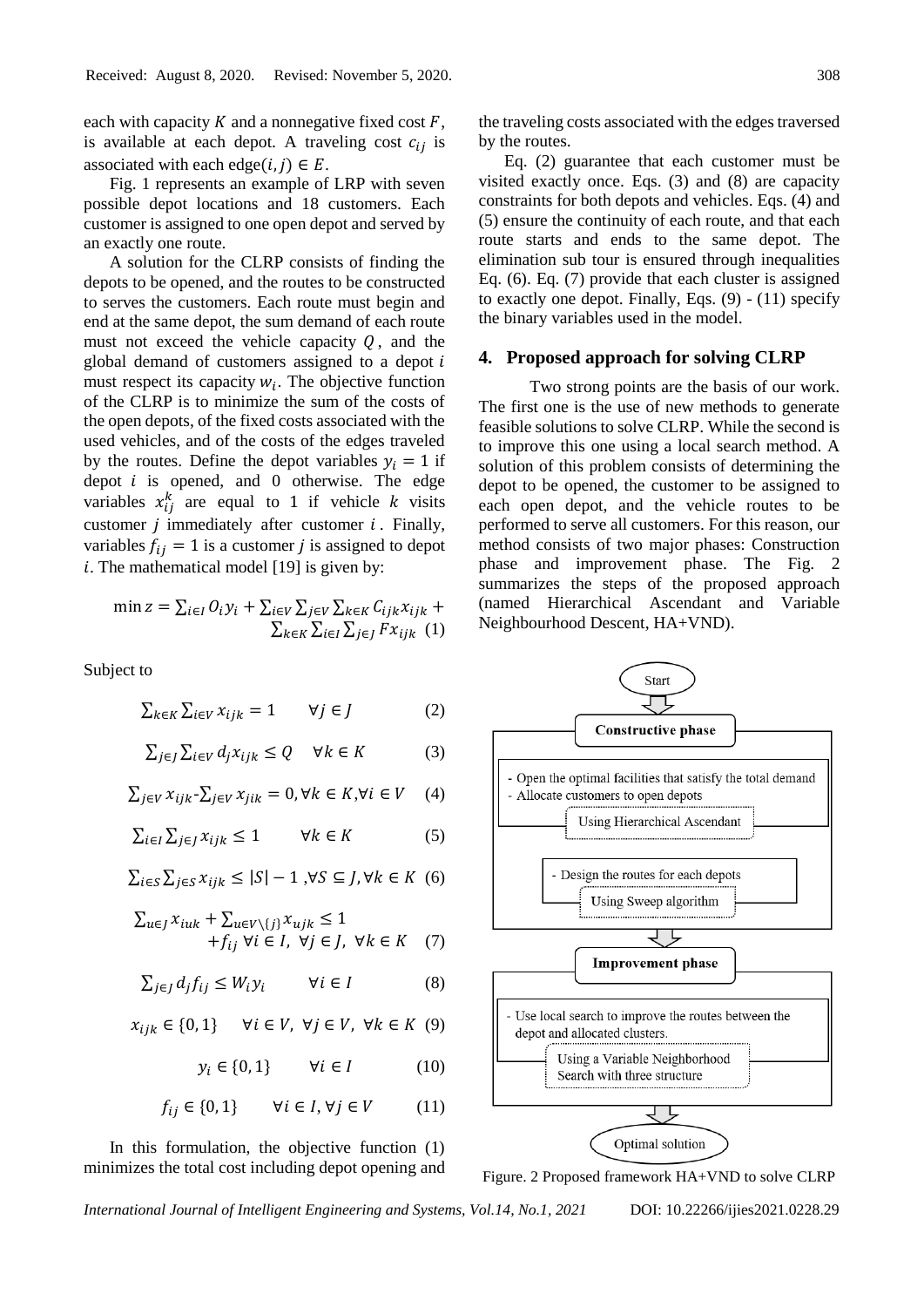#### **4.1 Construction phase**

In order to create an initial feasible solution, a two-step constructive method has been implemented. Location and allocation decisions are made in the first step while, routing decisions are determined in the second step. To find a solution for the facility location problem a Hierarchical Ascendant Clustering has been developed. Once the customers are affected to the depots, the problem becomes a Capacitated Vehicle Routing Problem, this problem is solved using a Sweep algorithm.

#### *Hierarchical ascendant clustering*

Hierarchical clustering algorithms is an important technique in data mining. This clustering algorithm is frequently used in several research areas such as data analytics, visualization, analyse Social networks [20].

In this method, customers are compared with one another based on their similarity. There are many criteria to compare customers based on their relationship. Clusters are built by joining small clusters of customers based on their similarity in terms of distance and demand. There are two types of hierarchical clustering approaches:

- Agglomerative approach: at the beginning, this method considers each customer as one cluster; after, the algorithm proceeds to merge the small clusters based on their similarities to construct the final clusters. This method is also called a bottomup approach.
- Divisive approach: Initially, this approach considers all data as a single cluster; after, each customer forms its proper cluster. The divisive approach is less widely used due to its complexity compared with the agglomerative approach. This method is also called a top-down approach.

In this work, our study based on Agglomerative approach. It requires an error measurement and a proximity function. The objective function is the sum of squared errors (SSE). The SSE for a set of customers  $X = \{x_1, x_2, ..., x_n\}$  and for any given set D of m depots  $\{D_1, D_2, \ldots, D_m\}$ , is defined as:

$$
SSE(k) = \sum_{i=1}^{m} \sum_{j=1}^{n_i} C(x_{i,j}, \overline{D}_i)^2
$$
 (1)

where  $c(x_{i,j}, \overline{D}_i)^2$  is the distance from the costomers  $x_{i,j} \in D_i$  to the location of depot  $D_i$ , and  $n_i$  is the number of customers assigned to depotr  $D_i$ .

The hierarchical agglomerative algorithm is starting by the number of depot equal number of customers'  $m = n$ , and proceeds as follows:

**Step 1**. Calculate and store SSE(m).

**Step 2.** Build the distance matrix d as  $C_{ij} = C(\overline{D}_i, \overline{D}_j), i = 1, ..., m$  and  $j = 1, ..., m$ 

**Step 3.** Find the pair of depots with centroids  $\overline{D_p}$ and  $\overline{D_q}$  such that  $d_{pq}$  is the minimum distance in C.

**Step 4.** Create a depot  $D_{pq} = D_p \cup D_q$  where p, q are returned from  $(p, q) = min_{ij}D_{ij}$ .

**Step 5**. Create a new set of depots, such that:  $\widehat{D}_{m-1} = ((\widehat{D}_m D_n) D_n) \cup D_{na}$ 

where stands for the set subtraction operator.

**Step 6.** Update matrix  $C$  including the centroid  $D_{pq}$  for the new depot  $D_{pq}$ .

The algorithm stops when the number of clusters (depots) equal m. To calculate the number of depots, we use the customers' demand  $(d_j)$  and the depot's capacity  $w_i$ :

$$
N = \left[\sum_{j=1}^{n} d_j / w_i\right]
$$
 (2)

## *Sweep algorithm*

A large number of different heuristic algorithms have been widely applied in many routing problems. One of the simplest is Sweep Algorithm. This method was firstly introduced in [21] for capacitated vehicle routing problem (CVRP). The Sweep Algorithm is one of the known two phases constructive heuristic. At the first stage, all customers are clustered based on their x-y coordinates. Then, the locations of each customer are according to the polar- coordinate angle. The depot is located at the center of the twodimensional plane.

This polar coordinate angle calculated by the following equation:

$$
\theta(i) = \arctan\left|\left(\frac{y_i - y_0}{x_i - x_0}\right)\right| \tag{3}
$$

Where 0 represent the depot.

In the second phase, the customers are clustered according to the polar angle in a clockwise manner. The maximum number of customers assigned to the current cluster depends on the capacity of the vehicle. Next, a route is generated by linking (connecting) neighbours in angular proximity in every cluster.

The formula for clustering customers is as follows:

$$
d_i + \sum_{j}^{i-1} d_j \le Q \qquad i \ne j \tag{4}
$$

The sweep procedure is described in the first algorithm.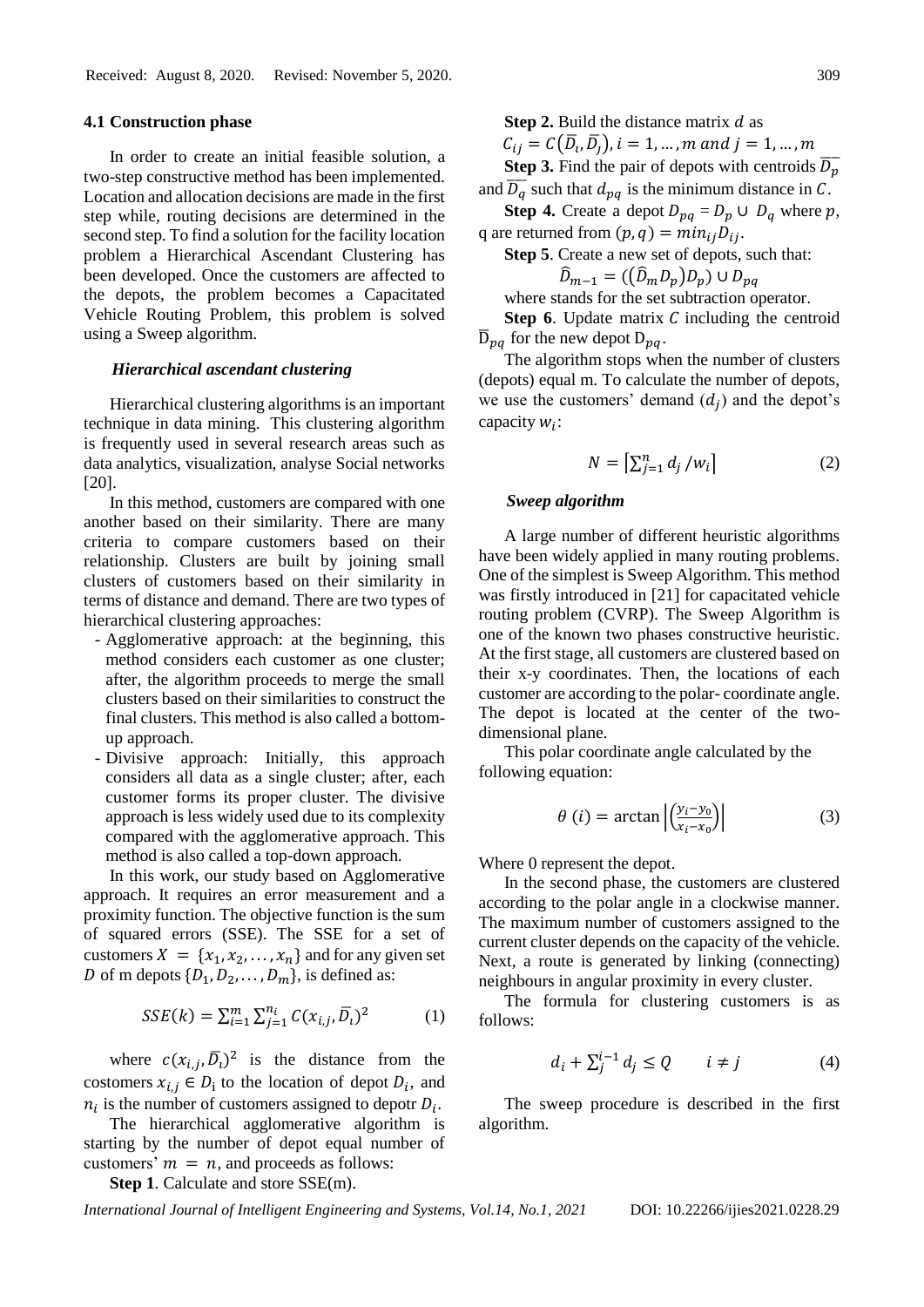

Figure. 3 Example of sweep algorithm

**Algorithm** *.* Sweep algorithm **Initialization**  $d_i$  = Customer demand.  $Q$  = Vehicle capacity. K number of vehicles An initial vehicle routing plan  $S_0$ Rank customers in the ascending order of  $\theta_i$ **Create a cluster**  $C_K \leftarrow \emptyset, k \leftarrow 1;$ **For** each  $i \in I$  **do If**  $d_i + \sum_{j}^{i-1} d_j \leq Q$  **Then**  $C_k \leftarrow C_k \cup (i);$  **Else Start a new cluster**  $C_{K+1} \leftarrow \emptyset$  **;**  $C_{k+1}$  ←  $C_{k+1}$  ∪ (*i*)  **End If End for** For each  $C_k$ Solve a TSP in  $C_k$  to obtaine a route  $R_k$ ;  **End for**  $S_0 \sqcup_{k=1}^K R_k$ ;

To understand the Sweep method clearly, an example with one depot and ten customers with different demands is considered, which is illustrated in Fig. 3. This figure presents the cluster phase starting from  $0^\circ$ : the first customer is one which has smallest angle, then select the second closest, the third, and so forth until it satisfies the capacity constraint.

#### **4.2 Improvement phase**

In this phase, our approach tries to improve the initial solution obtained by the construction phase using a variant of a Variable neighborhood search VNS. The objective of the improvement phase is to optimize the routes. For this reason, three neignborhood structures are used to find a good solution and try to locally improve it.

#### *Variable neighborhood search*

Variable Neighborhood Search (VNS) is a local search based metaheuristic proposed by [22]. The VNS approach is shown to be promising for solving difficult and global optimization problems. The main idea of this algorithm is based on a systematic change of neighborhood within a local search method [23]. It explores a set of predefined neighborhood to provide a better solution.

VNS is a stochastic algorithm in which, a set of neighborhood structures  $N_k$ ,  $k \in \{1, ..., k_{max}\}\$  are explored during the search. The VNS start from an initial solution, and a set  $N_k(x)$  of solutions of the Kth neighborhood of  $x$ . At each iteration, a solution  $x'$  is then randomly selected and computed with respect to the  $K^{th}$  neighborhood,  $N_k(x)$ . Then, a local search procedure is applied to the solution  $x'$  to generate a second solution  $x''$ . If the solution  $x''$  is better than  $x$ , the solution  $x''$  becomes the new current solution and the search starts from the update solution. Otherwise, the same operations are repeated with the next neighborhood  $N_{k+1}$ . The current solution will be a local optimum with respect to the neighborhood structure used. There are two local operators: The single-route consists of exchanging the position of a customer in a single route. The multi-route is used to remove a customer from its current position and affecting it into a new position in another route.

More recently, VNS has proved its effectiveness to solve VRPs. We find several works such as [24], they used this method for solving a VRP with deliveries and selective pick-ups. The same for [25], these authors solved a capacitated vehicle routing problem using this approach. [26] proposed a simpler Variable Neighborhood Search heuristic for Vehicle Routing Problem with Multiple Time Windows. Also, many authors have been combining the VNS with other heuristics to solve several NP-hard routing problems.

In this section, we describe the variant of VNS named Variable Neighborhood Descend (VND). The main idea of VND is to explore a set of predefined operators to get different local optima to provide a better solution. This method starts by an initial solution  $x$  obtained by the construction phase, as the starting point of search. Then, we define a set of neighborhood structures  $N_k (k = 1, \ldots, k_{max})$ . Let  $N_1$  be the first neighborhood operators to be used. At each step of the search procedure, if an improvement of the current solution  $x$  is found, the search start with the same neighborhood structures  $N_1(x)$ . On the other hand, if it is not possible to find an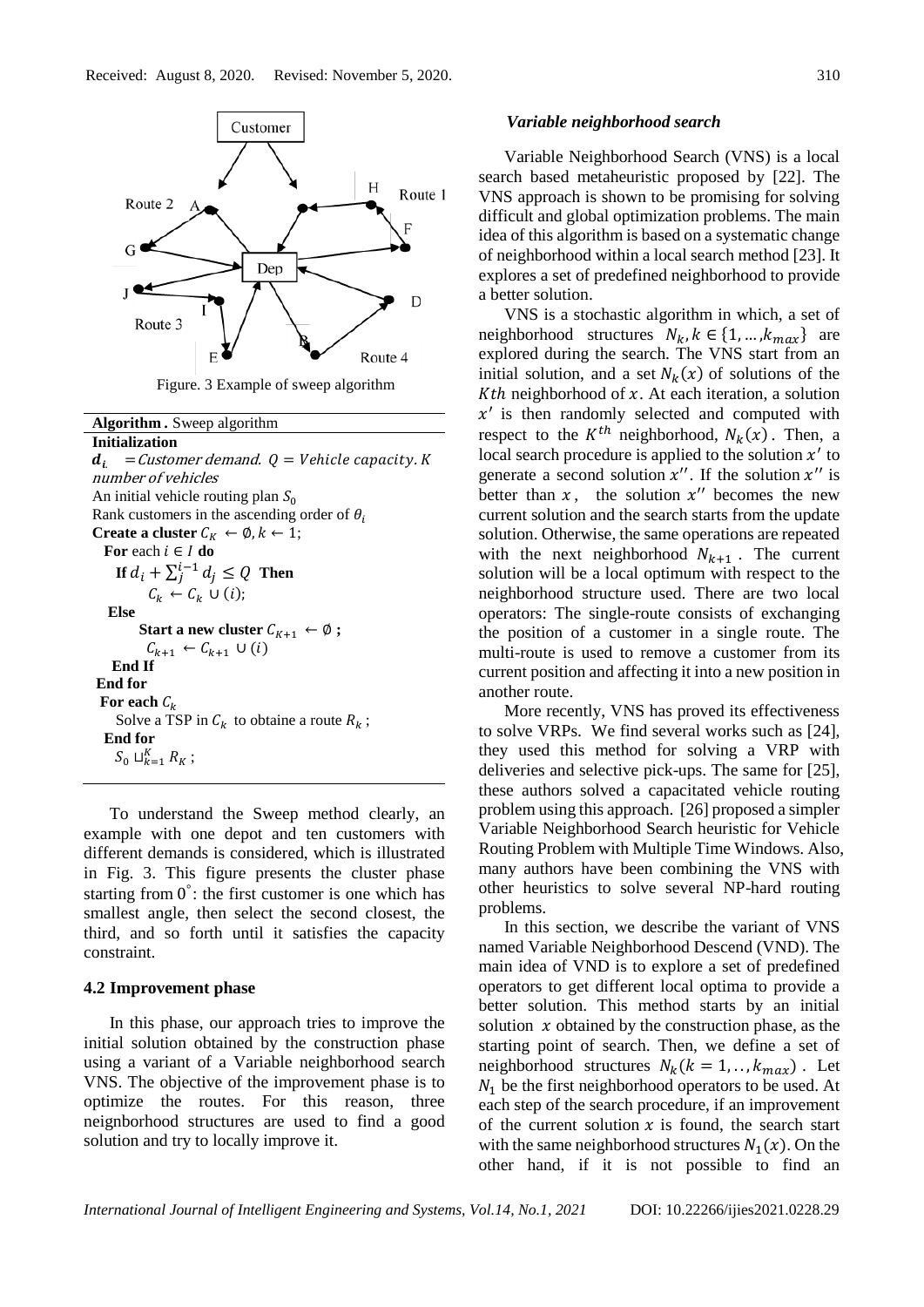improvement of the solution x in  $N_1(x)$ , the operators is changed from  $N_k$  to  $N_{k+1}$ .

The proposed algorithm VND incorporates three neighborhood structures to improve route assignment to each depot. The neighborhood operators used in the VND procedure are shift move, swap move and 2-opt move.

Shift move: This first neighborhood consists in moving a customer present in a route, either from its current position to another position in the within the same route or in another route. These neighborhoods are described below.

- Swap  $(1, 1)$ : the basic idea is to permute a customer  $\alpha$  from a route  $r_i$  and a customer  $m$ from a route  $r_j$ .
- Shift  $(1, 0)$ : The basic idea is to change the location of a customer  $\alpha$  from a route  $r_i$  to a route  $r_j$ .
- two-Opt: This operator enables the delete of two arcs in a route and two others of the same route are added.

#### **5. Computational results and discussion**

The proposed method (HA+VND) has been implemented in C++, and the computational results have been performed on a Computer I3, 8G RAM. The algorithm has been evaluated by considering two well-known benchmark sets in the literature. The complete set of instances considers capacity constraints. The first set was proposed by Tuzun and Burke [9] and contains 36 benchmark instances. These instances consider 10 and 20 potential depots as well as 100, 150, and 200 customers. The values for the vehicle capacity is set to 150. The second data set is gathered by Barreto [27] and considers 13 benchmark instances obtained by adding new depots with capacities. The number of customers varies from 21 to 150, and the number of potential facilities from 5 to 10. In all sets of benchmark, the depots and customers are represented by points in the plan. As a result, the traveling cost of an edge corresponds to the Euclidean distance, calculated as a real number.

Our results have been compared with two heuristics proposed in the literature for the solution of CLRP. These algorithms are the Cooperative Approximation Heuristic Algorithm CAHA [28] and Hybrid GA+ [29]. The experiments consider two types of comparison because the first method was executed only once, while the second was executed for ten runs. The description of this method is given in Table 1.

Table 1. Information of two methods proposed in the literature of the CLRP

| Method          | <b>Authors</b>                                | N.   | T.          |
|-----------------|-----------------------------------------------|------|-------------|
|                 |                                               | Runs | Sol         |
| <b>CAHA</b>     | Q. Zhao, W. Wang, and R.<br>D. Souza          |      | <b>best</b> |
| Hybrid<br>$GA+$ | R. B. Lopes, C. Ferreira,<br>and B. S. Santos | 10   | best        |

N. Runs: Number of runs

T. Sol: Type of solutions

In Table 2 and Table 3, the results of the proposed approach in the capacitated location routing problem for the two data set of instances are presented. They are also compared with the two methods in terms of the best cost and the relative percentage gap, calculated as:  $100 \times \left(\frac{Cost-BKS}{BKS}\right)$ , where *Cost* denotes the cost of the solution found by each method and *BKS* the cost of the best known-solution. In each row of Tables 2-3, the following can be seen: the name of instances, with the set of n customers and m candidate depots  $(n \times m)$ . The value of the best-known solution (BKS). The last row presents the detail information of the best cost (Cost) and percentage gap of each method.

The results of the first dataset are given in Table 2. It can be seen that the proposed approach in twenty-five out of thirty-six instances has reached the best-known solutions. For the rest instances, the quality of the solution is between 0.07 and 3.63. The average quality of the 36 instances is equal to 0.37. Our method gives better results from the two other algorithm. It is, also, to note that the effectiveness of this approach improves, with respect to that of the other heuristics, for the largest instances (150 and 200 customers).

In Table 3, the results in the second dataset are presented. It can be seen that the proposed method in three out of thirteen instances has reached the bestknown solutions. For the other instances, the quality of the solution is between 0.13 to 0.55. In addition, the results show that the average deviations is small than 1 in all instances. The average quality of the 19 instances is equal to 0.25.

In addition, a comparison between the HA+VND, the CAHA and the Hybrid GA+ has also been summarized in Fig. 4. This three methods have been tested in 49 instances, they have average quality equal to 0,31 for the proposed approach, 1.12 for the hybrid GA+ and 2.17 for the CAHA. The reported results indicate that our method is competitive compared to the existing solution approaches for the CLRP.

In summary, the proposed method is tested in 49 CLRP benchmark instances. The algorithm found the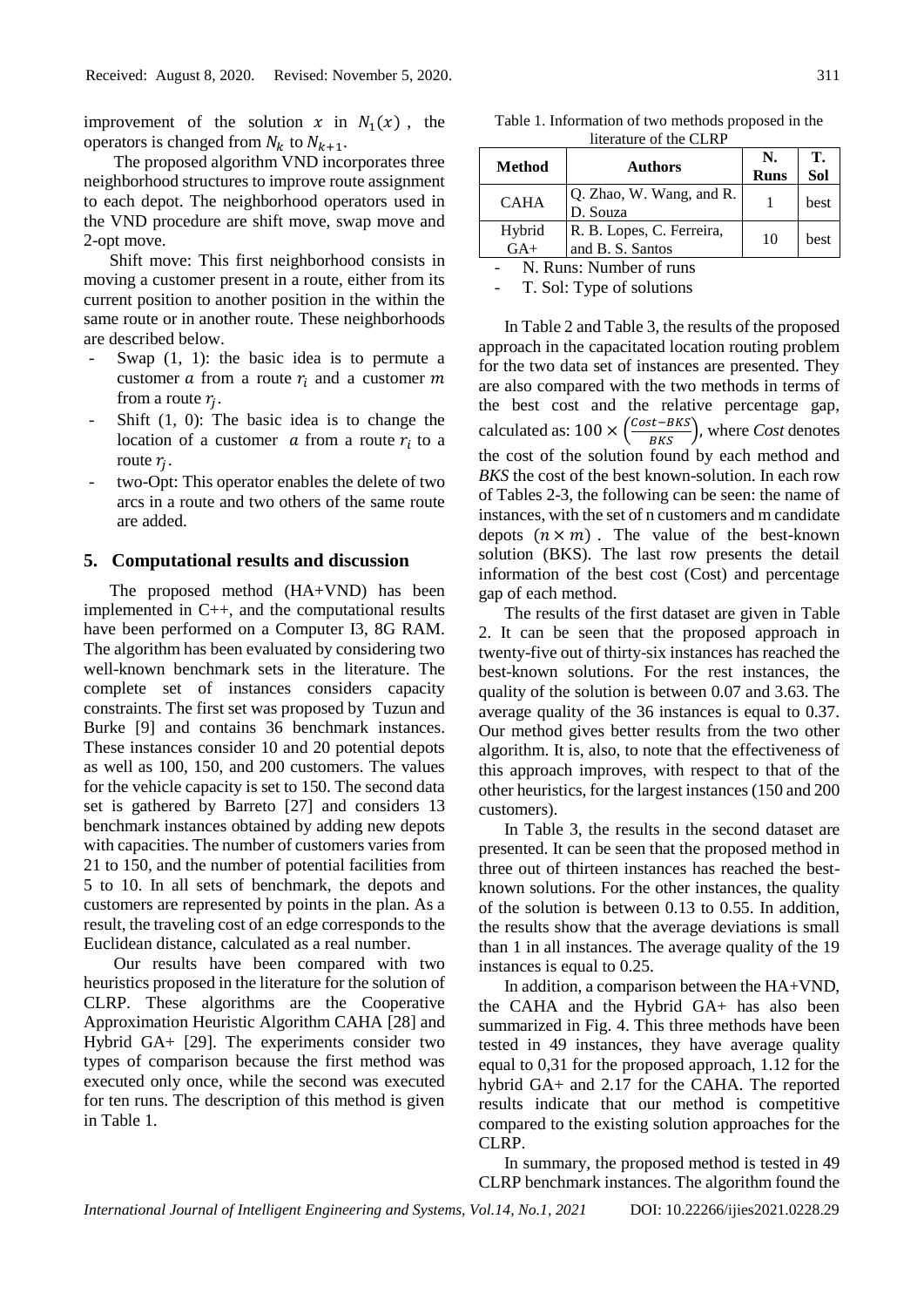|         |             |    | <b>BKS</b> | <b>CAHA</b> |         | Hybrid GA+ |         | HA+VND  |         |
|---------|-------------|----|------------|-------------|---------|------------|---------|---------|---------|
|         | $\mathbf n$ | m  |            | Cost        | Gap/BKS | Cost       | Gap/BKS | Cost    | Gap/BKS |
| 111112  | 100         | 10 | 1468,4     | 1482,58     | 0,97    | 1469,54    | 0,08    | 1473,16 | 0,32    |
| 111122  | 100         | 20 | 1449,2     | 1514,97     | 4,54    | 1449,2     | 0,00    | 1492,24 | 2,97    |
| 111212  | 100         | 10 | 1395,8     | 1403,52     | 0,55    | 1395,8     | 0,00    | 1401,54 | 0,41    |
| 111222  | 100         | 20 | 1424,7     | 1480,12     | 3,89    | 1432,29    | 0,53    | 1424,7  | 0,00    |
| 112112  | 100         | 10 | 1167,53    | 1170,84     | 0,28    | 1167,53    | 0,00    | 1170,26 | 0,23    |
| 112122  | 100         | 20 | 1095,26    | 1113,72     | 1,69    | 1102,38    | 0,65    | 1095,26 | 0,00    |
| 112212  | 100         | 10 | 787,7      | 804,19      | 2,09    | 791,91     | 0,53    | 787,7   | 0,00    |
| 112222  | 100         | 20 | 706,12     | 735,27      | 4,13    | 730,27     | 3,42    | 706,12  | 0,00    |
| 113112  | 100         | 10 | 1216,89    | 1266,12     | 4,05    | 1238,49    | 1,78    | 1216,89 | 0,00    |
| 113122  | 100         | 20 | 1246,06    | 1259,96     | 1,12    | 1246,06    | 0,00    | 1252,48 | 0,52    |
| 113212  | 100         | 10 | 901,52     | 903,82      | 0,26    | 903,5      | 0,22    | 901,52  | 0,00    |
| 113222  | 100         | 20 | 1019,39    | 1034,72     | 1,50    | 1019,39    | 0,00    | 1022,67 | 0,32    |
| 131112  | 200         | 10 | 1866,75    | 1891,97     | 1,35    | 1921,3     | 2,92    | 1934,58 | 3,63    |
| 131122  | 200         | 20 | 1830,75    | 1848,79     | 0,99    | 1830,75    | 0,00    | 1846,7  | 0,87    |
| 131212  | 200         | 10 | 1891,37    | 1989        | 5,16    | 1981,26    | 4,75    | 1953,58 | 3,29    |
| 131222  | 200         | 20 | 1804,43    | 1815,12     | 0,59    | 1813,72    | 0,51    | 1804,43 | 0,00    |
| 132112  | 200         | 10 | 1438,62    | 1465,93     | 1,90    | 1457,01    | 1,28    | 1438,62 | 0,00    |
| 132122  | 200         | 20 | 1444,25    | 1453,72     | 0,66    | 1446,46    | 0,15    | 1445,26 | 0,07    |
| 132212  | 200         | 10 | 1203,59    | 1208,6      | 0,42    | 1211,83    | 0,68    | 1203,59 | 0,00    |
| 132222  | 200         | 20 | 927,82     | 932,19      | 0,47    | 934,37     | 0,71    | 927,82  | 0,00    |
| 133112  | 200         | 10 | 1690,92    | 1699,92     | 0,53    | 1708,63    | 1,05    | 1690,92 | 0,00    |
| 133122  | 200         | 20 | 1400,01    | 1418,66     | 1,33    | 1400,01    | 0,00    | 1411,56 | 0,82    |
| 133212  | 200         | 10 | 1191,93    | 1199,51     | 0,64    | 1213,93    | 1,85    | 1191,93 | 0,00    |
| 133222  | 200         | 20 | 1148,59    | 1150,71     | 0,18    | 1157,11    | 0,74    | 1148,59 | 0,00    |
| 121112  | 150         | 10 | 2265,21    | 2281,78     | 0,73    | 2270,18    | 0,22    | 2265,21 | 0,00    |
| 121122  | 150         | 20 | 2151,67    | 2269,42     | 5,47    | 2177,32    | 1,19    | 2151,67 | 0,00    |
| 121212  | 150         | 10 | 2228,63    | 2269,09     | 1,82    | 2230,37    | 0,08    | 2228,63 | 0,00    |
| 121222  | 150         | 20 | 2235,67    | 2257,43     | 0,97    | 2250,38    | 0,66    | 2235,67 | 0,00    |
| 122112  | 150         | 10 | 2070,61    | 2103,87     | 1,61    | 2101,75    | 1,50    | 2070,61 | 0,00    |
| 122122  | 150         | 20 | 1692,01    | 1743,08     | 3,02    | 1712,6     | 1,22    | 1692,01 | 0,00    |
| 122212  | 150         | 10 | 1452,58    | 1476,4      | 1,64    | 1466,64    | 0,97    | 1452,58 | 0,00    |
| 122222  | 150         | 20 | 1082,25    | 1101,72     | 1,80    | 1087,91    | 0,52    | 1082,25 | 0,00    |
| 123112  | 150         | 10 | 1924,46    | 1983,18     | 3,05    | 1976,97    | 2,73    | 1924,46 | 0,00    |
| 123122  | 150         | 20 | 1934,44    | 1983,21     | 2,52    | 1951,47    | 0,88    | 1934,44 | 0,00    |
| 123212  | 150         | 10 | 1759,92    | 1772,12     | 0,69    | 1772,91    | 0,74    | 1759,92 | 0,00    |
| 123222  | 150         | 20 | 1389,51    | 1399,89     | 0,75    | 1399,82    | 0,74    | 1389,51 | 0,00    |
| Average |             |    |            | 1524,59     | 1,76    | 1511,7     | 0,93    | 1503,59 | 0,37    |

Table 2. Computational results for the instances of tuzun and burke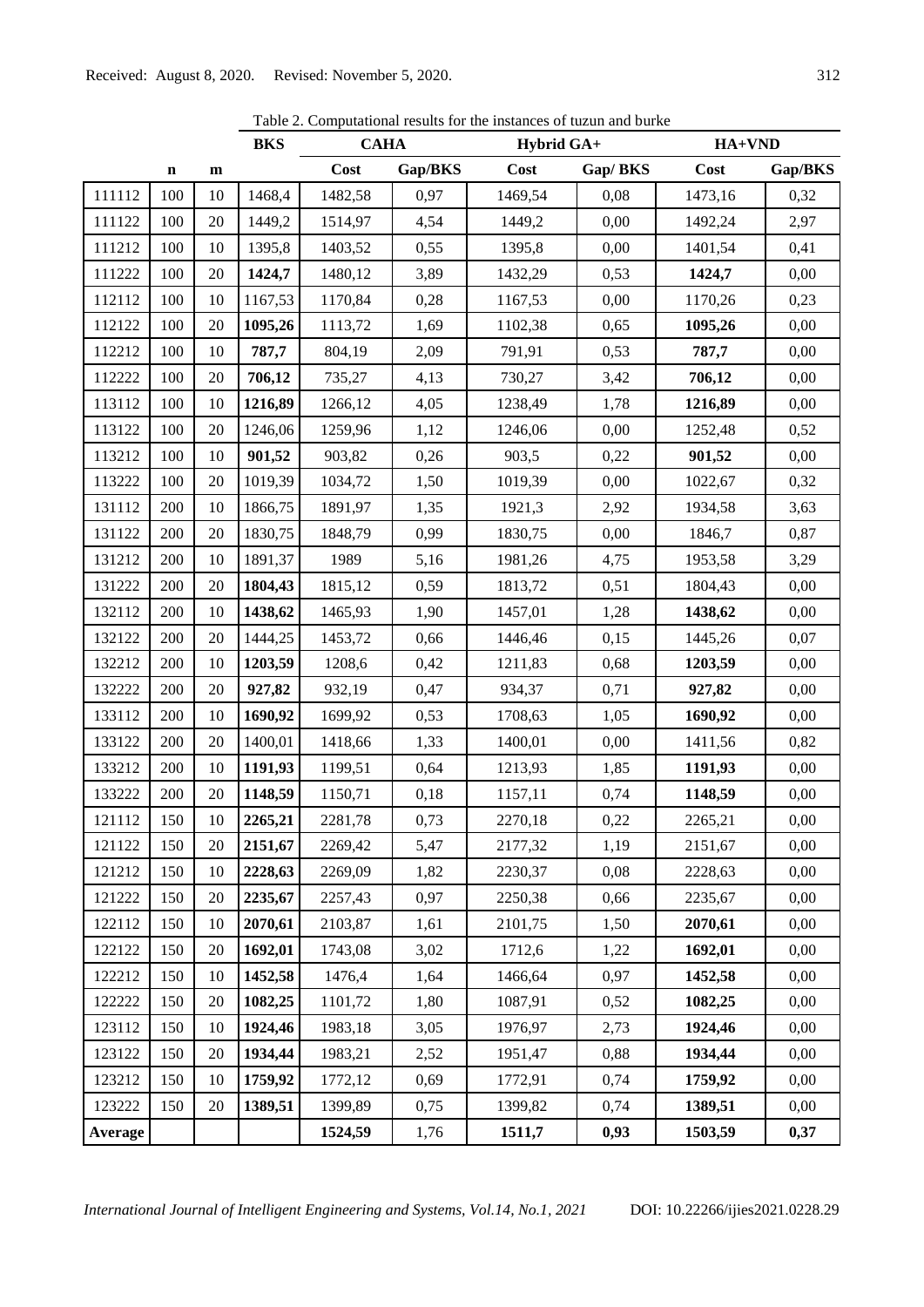|                        |             |    |            | <b>CAHA</b> |                    | Hybrid GA+ |         | HA+VND   |              |
|------------------------|-------------|----|------------|-------------|--------------------|------------|---------|----------|--------------|
| <b>Instances</b>       | $\mathbf n$ | m  | <b>BKS</b> | Cost        | Gap/<br><b>BKS</b> | Cost       | Gap/BKS | Cost     | Gap/BKS      |
| christo 50             | 50          | 5  | 565,6      | 582,9       | 3,06               | 565,6      | 0,00    | 566,41   | 0,14         |
| christo 75             | 75          | 10 | 838,73     | 864,8       | 3,11               | 844,4      | 0,68    | 838,73   | $\mathbf{0}$ |
| christo <sub>100</sub> | 100         | 10 | 833,6      | 845,9       | 1,48               | 833,6      | 0,00    | 837,94   | 0,52         |
| Daskin95-88x8          | 88          | 8  | 353,57     | 382,6       | 8,21               | 355,8      | 0,63    | 353,57   | $\mathbf{0}$ |
| Daskin95-150 $x10$     | 150         | 10 | 43919,9    | 44011,7     | 0,21               | 43919,9    | 0,00    | 44160,34 | 0,55         |
| Gaskel $167-21x5$      | 21          | 5  | 424,9      | 462,9       | 8,94               | 424,9      | 0,00    | 426,23   | 0,31         |
| Gaskell67-22x5         | 22          | 5  | 585,1      | 590,1       | 0,85               | 585,1      | 0,00    | 587,86   | 0,47         |
| Gaskel167-29x5         | 29          | 5  | 506,15     | 518,5       | 2,44               | 512,1      | 1,18    | 506,15   | $\mathbf{0}$ |
| Gaskell67-32x5         | 32          | 5  | 562,2      | 571,7       | 1,69               | 562,2      | 0,00    | 563,98   | 0,32         |
| Gaskell67-32x5         | 32          | 5  | 504,3      | 504,3       | 0,00               | 504,3      | 0.00    | 506,59   | 0,45         |
| Gaskell67-36x5         | 36          | 5  | 460,4      | 467,7       | 1,59               | 460,4      | 0,00    | 461,24   | 0,18         |
| Min92-27x5             | 27          | 5  | 3062       | 3067,7      | 0,19               | 3062       | 0,00    | 3067,01  | 0,16         |
| Min92-134x8            | 134         | 8  | 5709       | 5809        | 1,75               | 5709       | 0,00    | 5716,43  | 0,13         |
| Average                |             |    | 4490,15    | 4504,16     | 2,58               | 4487,64    | 0,19    | 4507,11  | 0,25         |

Table 3. Computational results for the instances of barreto



Figure. 4 Comparison average gap **Algorithms**

new best known solution in 28 instances in a single run. The comparative results of the performance of the proposed approach with other algorithms in the literature indicate that our method can get better solution for the small, median and large instances.

## **6. Conclusion and future works**

This paper has presented an efficient approach for solving the CLRP. The proposed method is presented in two phases; in the first phase, the facility location is performed and the customers are clustered using Hierarchical Ascendant heuristic (HA). While the routing is performed using Sweep heuristic. In the second phase, a variable neighborhood Decsent (VND) with three neighborhood operators is proposed to improve the best routes between the depot and allocated clusters.

The proposed method is tested on two sets of instances from the literature. The computational results show that our approach is able to provide competitive results when compared to those of the best performing methods, in term of solution quality. Out of 49 CLRP benchmark instances, we have 28 new best-known solutions. We obtained feasible solutions with the average percentage gap of 0,37 for the first benchmark, and 0,25 for the second. The main advantage of our method is relatively easy to implement and understand. Moreover, it may be applied to other problems that contain multiple phases.

As recommendation for future research lines on the CLRP can be mentioned to using other inventory policies such us using heterogeneous fleet, developing multi-objective function. It could be also interesting to other objective functions such as maximization of customer satisfaction and minimization of the risk.

### **Conflicts of Interest**

The authors declare no conflict of interest.

### **Author Contributions**

In this work, a two-phase hybrid heuristic is proposed for solving the CLRP. This problem integrates two NP-hard problems: the facility location and capacitated vehicle routing problems.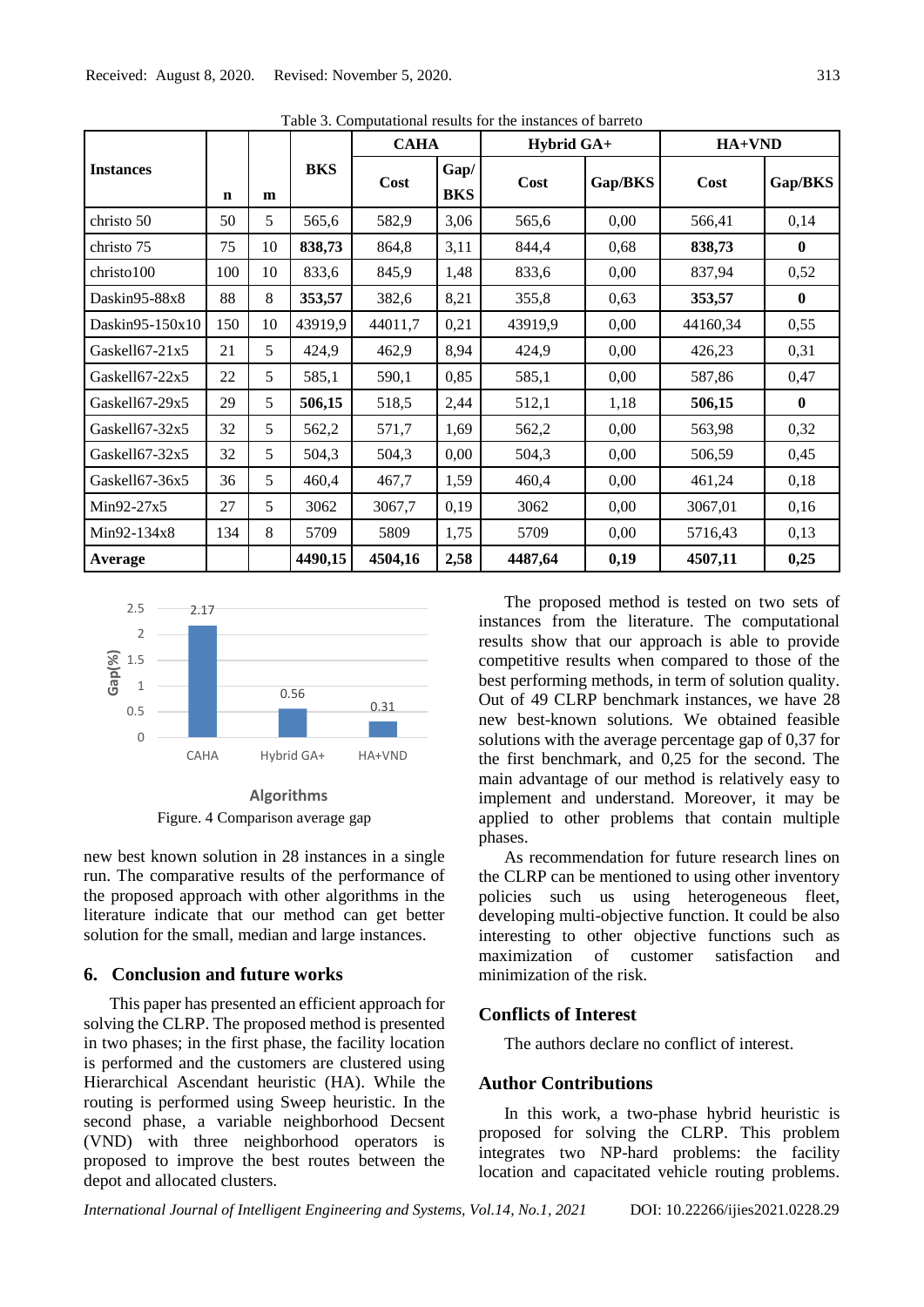Our approach consists of two steps, the first one is a constructive heuristic for generating an initial solution, while the second step is a local search to improve the solution found in the first step. The proposed method in the constructive step is based on the cluster-first and route second approach, where the facility location is performed using Hierarchical Ascendant heuristic, while the routing is performed using Sweep heuristic to solve Capacitated Vehicle Routing Problem in each depot. A variable neighborhood search based on three neighborhood operators is proposed to improve the solution. The proposed method has been implemented in C++, and the computational results have been performed on a Computer I3, 8G RAM. The algorithm has been evaluated by considering two well-known benchmark sets in the literature (Tuzun&Burke instances and Barreto instances). The computational results have shown that the proposed approach is a promising algorithm to solve the Capacitated Location Routing Problem. It improves several previously best-known solutions.

Both authors F. Oudouar and E.M Zaoui have participated and collaborated to realize this work.

### **References**

- [1] V. C. Hemmelmayr, J.-F. Cordeau, and T. G. Crainic, "An adaptive large neighborhood search heuristic for Two-Echelon Vehicle Routing Problems arising in city logistics", *Comput. Oper. Res.*, Vol. 39, No. 12, pp. 3215– 3228, Dec. 2012, doi: 10.1016/j.cor.2012.04.007.
- [2] Y. Yu, S. Wang, J. Wang, and M. Huang, "A branch-and-price algorithm for the heterogeneous fleet green vehicle routing problem with time windows", *Transp. Res. Part B Methodol.*, Vol. 122, pp. 511–527, 2019, doi: 10.1016/j.trb.2019.03.009.
- [3] C. Prodhon and C. Prins, "A survey of recent research on location-routing problems", *Eur. J. Oper. Res.*, Vol. 238, No. 1, pp. 1–17, Oct. 2014, doi: 10.1016/j.ejor.2014.01.005.
- [4] M. Drexl and M. Schneider, "A survey of variants and extensions of the location-routing problem", *Eur. J. Oper. Res.*, Vol. 241, No. 2, pp. 283–308, 2015, doi: 10.1016/j.ejor.2014.08.030.
- [5] S. Ponboon, A. G. Qureshi, and E. Taniguchi, "Branch-and-price algorithm for the locationrouting problem with time windows", *Transp. Res. Part E Logist. Transp. Rev.*, Vol. 86, pp. 1– 19, 2016, doi: 10.1016/j.tre.2015.12.003.
- [6] M. Schiffer and G. Walther, "Strategic planning of electric logistics fleet networks: A robust
- [7] M. Rabbani, R. Heidari, H. Farrokhi-Asl, and N. Rahimi, "Using metaheuristic algorithms to solve a multi-objective industrial hazardous waste location-routing problem considering incompatible waste types", *J. Clean. Prod.*, Vol. 170, pp. 227–241, 2018, doi: 10.1016/j.jclepro.2017.09.029.
- [8] F. Oudouar, M. Lazaar, and Z. E. Miloud, "A novel approach based on heuristics and a neural network to solve a capacitated location routing problem", *Simul. Model. Pract. Theory*, Vol. 100, p. 102064, 2020, doi: 10.1016/j.simpat.2019.102064.
- [9] D. Tuzun and L. I. Burke, "A two-phase tabu search approach to the location routing problem", *Eur. J. Oper. Res.*, Vol. 116, No. 1, pp. 87–99, 1999, doi: 10.1016/S0377-2217(98)00107-6.
- [10] N. Rijati, D. Purwitasari, S. Sumpeno, and M. Purnomo, "A Decision Making and Clustering Method Integration based on the Theory of Planned Behavior for Student Entrepreneurial Potential Mapping in Indonesia", *International Journal of Intelligent Engineering and Systems*, Vol. 13, No. 4, pp. 129–144, 2020, doi: 10.22266/ijies2020.0831.12.
- [11] F. Oudouar, A. El Fallahi, and E. M. Zaoui, "An improved heuristic based on clustering and genetic algorithm for solving the multi-depot vehicle routing problem", *International Journal of Recent Technology and Engineering*, pp. 6535–6540, 2019.
- [12] C. Contardo, J.-F. Cordeau, and B. Gendron, "A GRASP + ILP-based metaheuristic for the capacitated location-routing problem," *J. Heuristics*, Vol. 20, No. 1, pp. 1–38, 2014, doi: 10.1007/s10732-013-9230-1.
- [13] J. W. Escobar, R. Linfati, P. Toth, and M. G. Baldoquin, "A hybrid Granular Tabu Search algorithm for the Multi-Depot Vehicle Routing Problem", *J. Heuristics*, Vol. 20, No. 5, pp. 483– 509, 2014, doi: 10.1007/s10732-014-9247-0.
- [14] E. Pekel and S. Soner Kara, "Solving fuzzy capacitated location routing problem using hybrid variable neighborhood search and evolutionary local search", *Appl. Soft Comput.*, Vol. 83, p. 105665, 2019, doi: 10.1016/j.asoc.2019.105665.
- [15] C.-J. Ting and C.-H. Chen, "A multiple ant colony optimization algorithm for the capacitated location routing problem", *Int. J. Prod. Econ.*, Vol. 141, No. 1, pp. 34–44, 2013, doi: 10.1016/j.ijpe.2012.06.011.